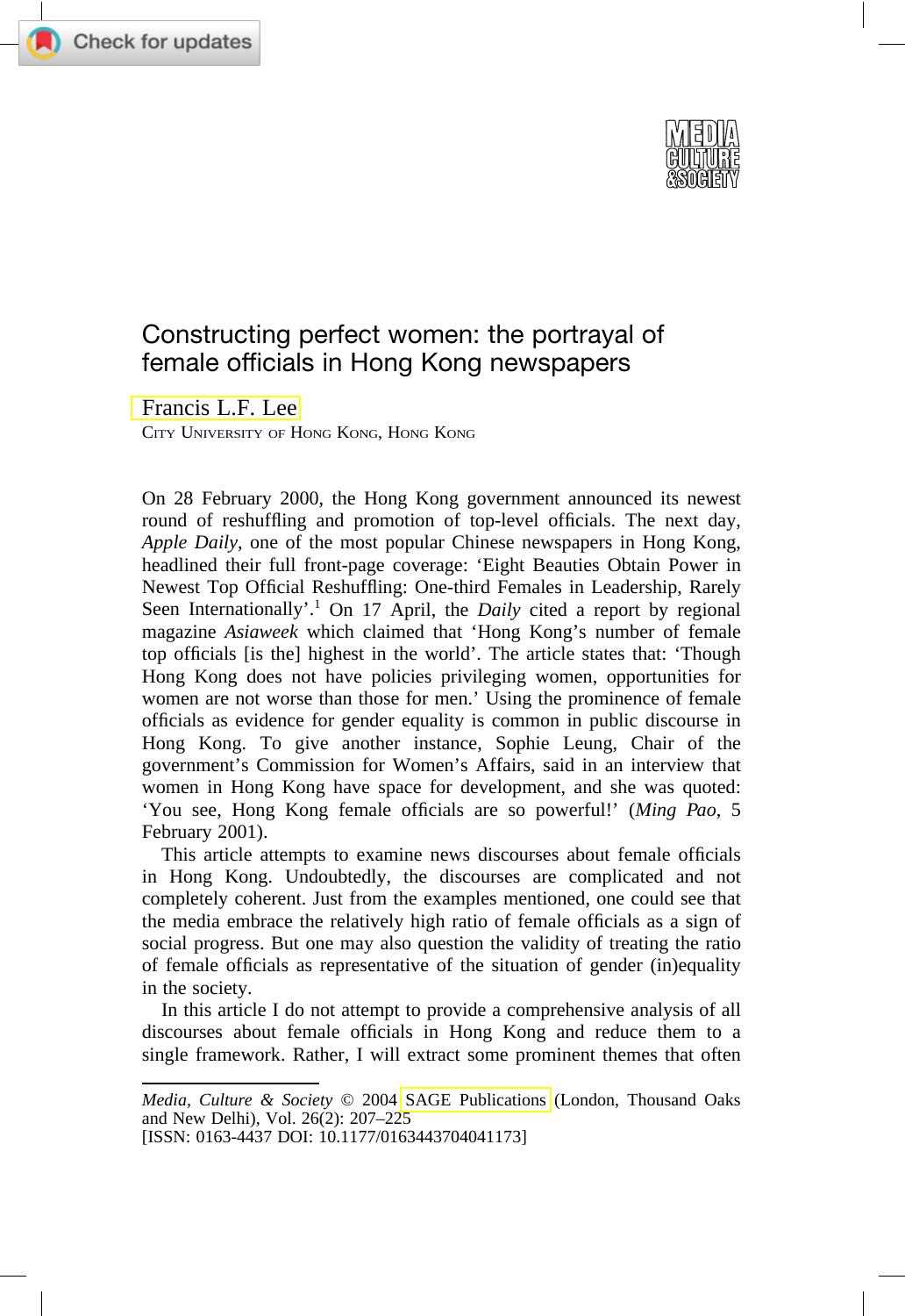go together in newspaper coverage and demonstrate how they are articulated into a portrayal of the female officials as perfect women – who excel in everything they do, are competent in every realm they participate in and serve as models for other women in the society.

Given this goal, the present analysis is different from most past studies about media coverage of female politicians around the world in that it focuses on positive coverage of them. However, focusing on the positive portrayal of women politicians is not to suggest that Hong Kong is a uniquely non-discriminating society. The present analysis remains, in aspiration, a critical discourse analysis, which aims at unravelling how meanings are constructed to serve the purpose of domination (Fairclough, 1995). In this study, the critique of a seemingly positive media treatment of female officials is based upon the recognition that women politicians are not representative of 'women' in general. In the past decade, feminist theorists (e.g. Butler, 1999) have put into question the notion of women as a unified group with a fixed identity on which a shared interest and politics can be established. Instead, they called for the recognition of the differences and conflicts among women themselves. What is good for one particular group of women may be bad for others. Therefore, in the case of media coverage of women politicians, it is important to ask: if the media's positive treatment of women politicians helps the politicians' own careers, what does it do to other women in the society and gender relations in general?

To tackle this question, textual analysis of newspaper discourse will be followed by a discussion of the officials' public performance. News is always the co-creation of reporters and their sources. Therefore, the image of perfect women needs to be understood by taking into account how the officials 'cooperate' with the media by performing in particular ways. These performances include both more or less consciously staged performance and the pre-reflexive behaviours generated by habitus (Bourdieu, 1990, 1991). Finally, I will put the analysis's results into the context of gender issues in Hong Kong society and discuss how the image of perfect women fails to pay attention to the actual problems faced by many females in Hong Kong.

#### **Women politicians in news around the world**

In modern societies, political leaders are predominantly males. This is, of course, the result of a set of factors involving socialization, the way politics is conceived of and conducted, and how the political system is structured in contemporary societies. In the Western philosophical tradition, the private and the public realms are separated, with the latter being considered as where rationality reigns (Elshtain, 1993; Okin, 1998). The construction of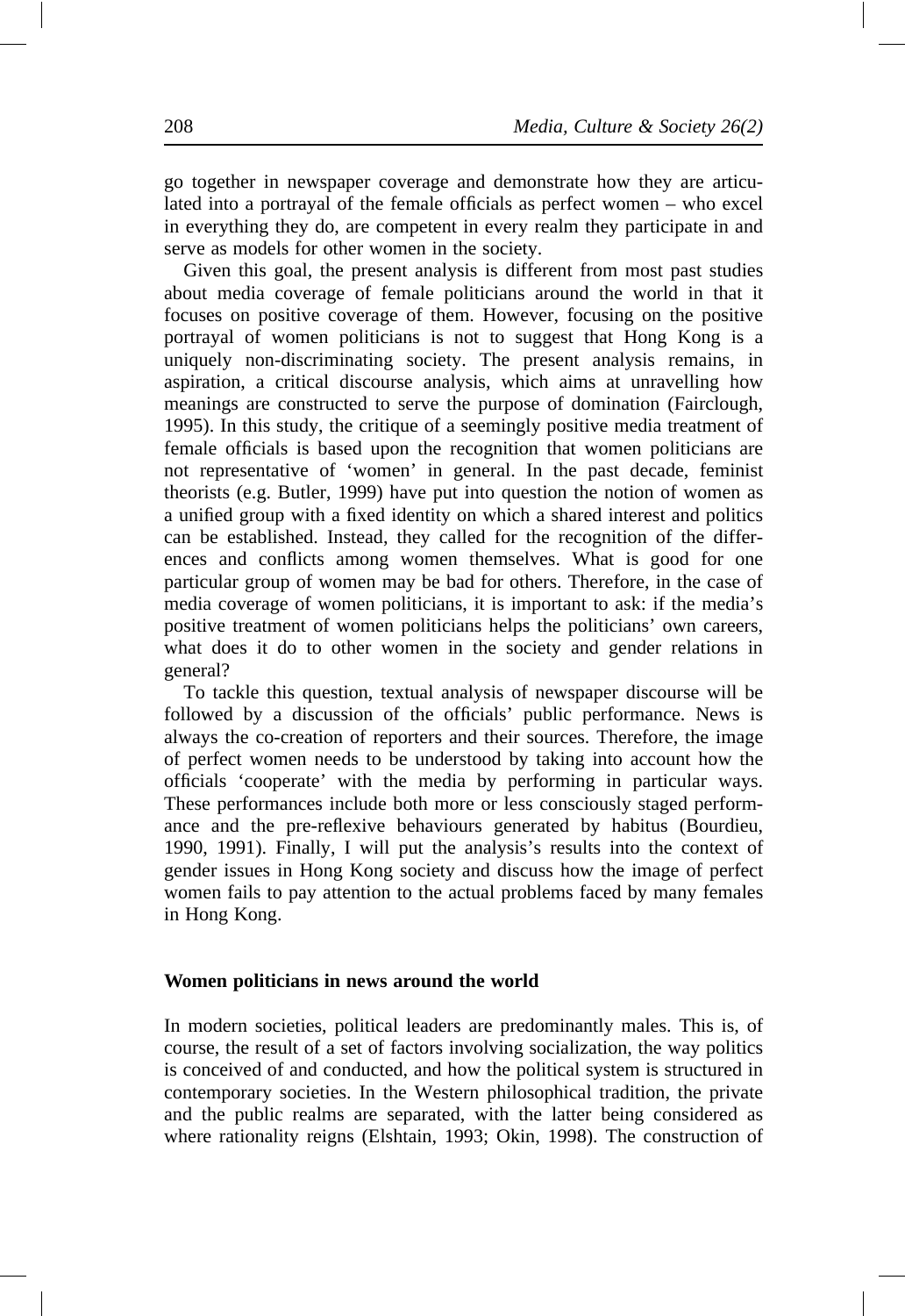women as emotional beings thus excludes them from politics. The idea of a competent politician – decisive, rational, strong and charismatic – is hardly a gender-neutral idea.

The case is similar in the Chinese tradition. Confucianism defines women's social position in terms of a submissive relationship with their male family members. The principle of 'Thrice Following', 'one of the twin pillars of Confucian gender ethics' (Ko, 1994: 6), says that a woman should follow her father when young, her husband when married and her son when old. Women are also confined largely to the inner domestic realm, though recently scholars have emphasized that women in ancient China did exercise some freedom within the cultural and social constraints (Ko, 1994; Mann and Cheng, 2001). Regarding women's role in politics, To (1995) points out that at various periods in Chinese history the ruling power was actually in the hands of a woman. These periods, when put together, cover a quarter of all Chinese history. However, To (1995) points out that these women emperors were merely taking the place of their deceased husbands and immature sons. Their role was to protect and maintain the ruling power of the patrilineal family.

Given the conventional set of binary oppositions, with male/public/outer/ reason on one side, and female/private/inner/emotion on the other, the entrance of women into politics constitutes a problem, both for the women politicians themselves and for society at large. Some researchers thus pay attention to the media, the key site for the struggle of meanings in modern societies, to see how women politicians are represented. These studies adopt a wide range of research methods and theoretical perspectives, but they share the same concern on whether and how women politicians are treated unfairly by the press.

First, there is the concern of (in)visibility. Content analysis by Norris (1997) on media coverage of national leaders as well as by Kahn (1996) on US local election candidates both demonstrate that the media give less coverage to female than to male politicians. Gender stereotypes constitute another area of concern. Carroll and Schreiber (1997) show that US media coverage of female Members of Congress was not biased towards a focus on appearance and family lives. Similarly, Norris (1997) also did not find a stereotypical bias. However, Ross and Sreberny's (2000) interviews with female Members of Parliament in Britain showed that they did complain about the media's tendency to focus on their appearance. Some women MPs thus reacted by dressing in a way that would make them appear more serious. Kahn's (1996) content analysis also finds that, in the advertising campaigns of female election candidates, 84 percent of the personality traits mentioned are 'male traits' (independence, knowledgeable, objective, strong, etc.). In male candidates' advertisements, the figure is only 63 percent. These studies thus showed that women politicians do experience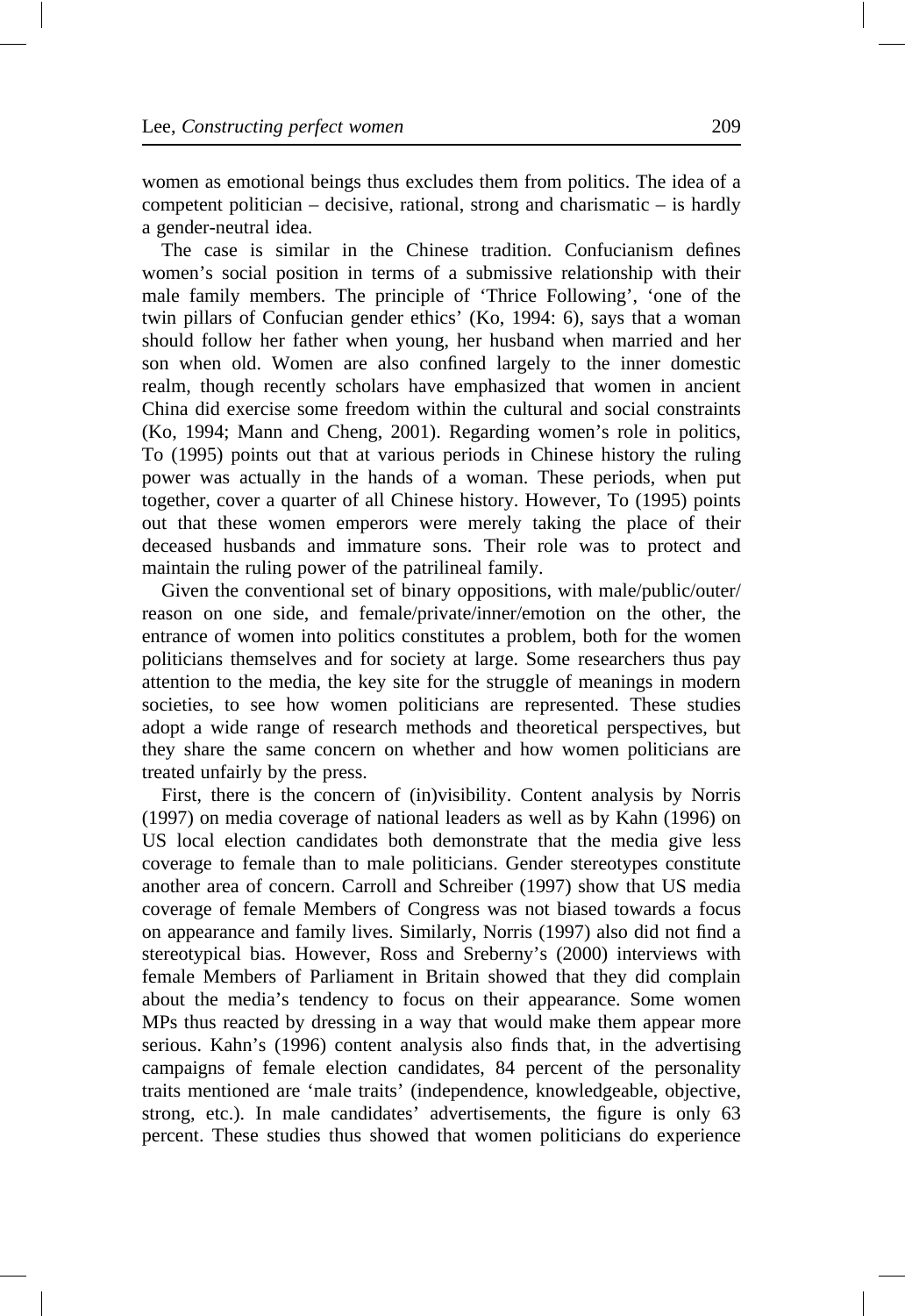the problem of stereotypical treatment, and they often react by masculinizing their performance.

Though evidence from content analyses is relatively mixed, case studies looking at the process of social construction of meaning provide ample examples of how media coverage of women politicians is based upon the idea that 'women' and 'politicians' should not go together. In the USA, the case of Hillary Rodham Clinton is widely analysed. Gardetto (1997) points out that Hillary's image as an independent career woman presents a challenge to the American ideal family. Brown and Gardetto (2000) argue that the US media impose an either/or choice between family and work on her, while Edwards and Chen (2000) reveal how political cartoons treated her intrusion into political affairs as threatening. On the whole, the media do not welcome a strong and active First Lady (Winfield, 1997). In Australia, Deutchman and Ellison show that media treatment of Pauline Hanson is driven by gender assumptions, so that Hanson was 'either denied political agency or accused of intellectual inadequacy by both the media as well as some of her former advisers' (1999: 46). Focused particularly on the tension between family and work, van Zoonen's (2000) analysis of gossip magazines in Netherlands shows that, while the families of male politicians are portrayed as sacrificing, families of female politicians are portrayed as suffering. In sum, these studies have demonstrated how the media treat women politicians in ways that are based on, and thus reinforce, existing gender assumptions.

## **Analysing the construction of perfect women in Hong Kong newspapers**

Though studies on how media representations undermine women politicians are valuable, focusing solely on negative representations leaves some other questions unresolved. Most notably, if the media tend to fetter women politicians with conventional assumptions and demeaning stereotypes, why are there not more open criticisms from women politicians? How do some female politicians succeed in their career despite the bad press?

In fact, a closer look at some of the studies' findings would show that the relationship between a politician's gender, the media coverage that she receives and her career success is more complicated than the media simply mistreating women politicians. For instance, while Deutchman and Ellison show that media coverage of Pauline Hanson is negative, Hanson nonetheless succeeded in 'capitalizing on her media celebrity to mobilize a cadre of followers from around the country' (1999: 47). Because Hanson embodies the contradictions of a female politician, a 'white male battler' and a 'military mother' (Deutchman and Ellison, 1999: 47), the media gave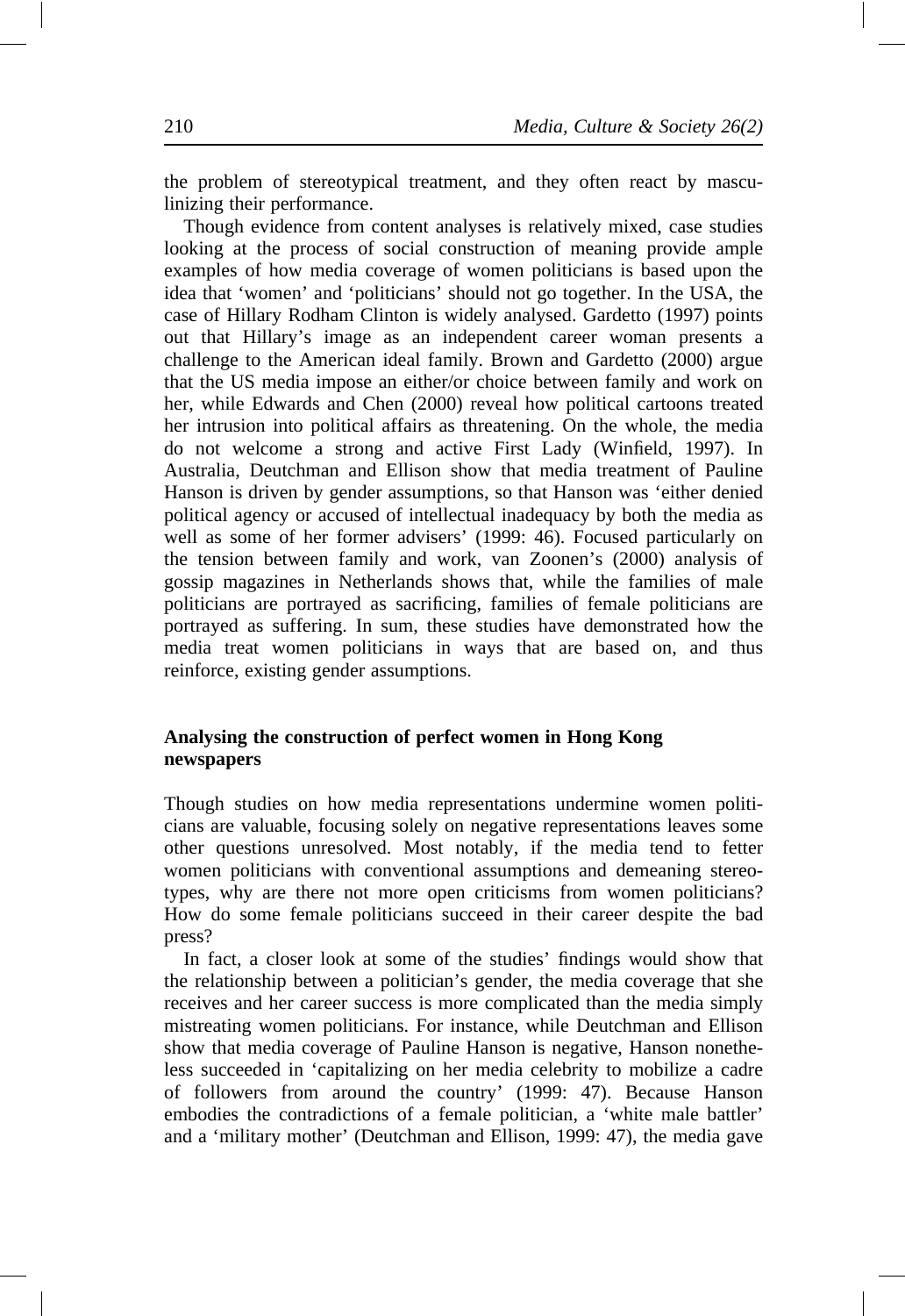her sustained attention, which in turn brought her popularity. In other words, Hanson's political success was paradoxically rooted in her being a norm-defying woman.

In other cases, women also have the advantage of being regarded as morally superior, a result of the link drawn between women and the domestic realm (Elshtain, 1993). When the level of corruption in the public realm is high, the public may opt for women politicians as 'political outsiders' (D'Amico, 1995). The media may correspondingly portray female politicians as agents of change (Carroll and Schreiber, 1997).

Therefore, a better understanding of media representation of women politicians should take into account when and how media treat them positively. This is especially important in the case of Hong Kong, where a significant number of successful women officials and politicians exist. They occupy top official positions or seats in the legislature, and some of them are highly popular among the public. Ex-Chief Secretary Anson Chan, for instance, has been hugely popular since she became the head of the whole civil service in 1993. She was even dubbed 'the conscience of Hong Kong', a label first used by *Newsweek* (9 June 1997) and then diffused into local usage. At the same time, opinion polls constantly showed that the proportion of female legislators included in the citizens' list of top ten legislators is higher than the proportion of females in the legislature as a whole. Of course, Hong Kong does have unpopular female politicians too, but if they are not the exceptions, they at least are not the rule.

I have already pointed out that there is no single coherent media discourse about women politicians in Hong Kong. Discriminatory and demeaning remarks about women politicians do occasionally appear, but they are immediately condemned by the general public. Besides, coverage focusing on female politicians' appearance certainly exists. The public sphere, after all, is a space where competing discourses circulate.

However, within the varieties of discourses a relatively clear positive image for women politicians emerges. This image is based upon an evaluation of the women politicians in terms of two binary oppositions: (1) rationality vs tenderness, and (2) work vs family. Past studies often showed that the media impose these as an either/or choice for female politicians. But the same does not apply to the Hong Kong media. Female politicians are portrayed as perfect women, with both rationality and passion, who excel both at work and in the family.

In reconstructing this image, I would largely confine myself to the coverage of female officials. The Hong Kong public has higher level of respect for officials than for legislators (Lau, 1998). As a result, the image of successful women is also more apparent in the case of officials. The texts I analysed were collected by reviewing *Ming Pao* and *Apple Daily* from 1998 to  $2001$ .<sup>2</sup> It is impossible to include every single news article that involves a female official in it. Therefore, I selected three types of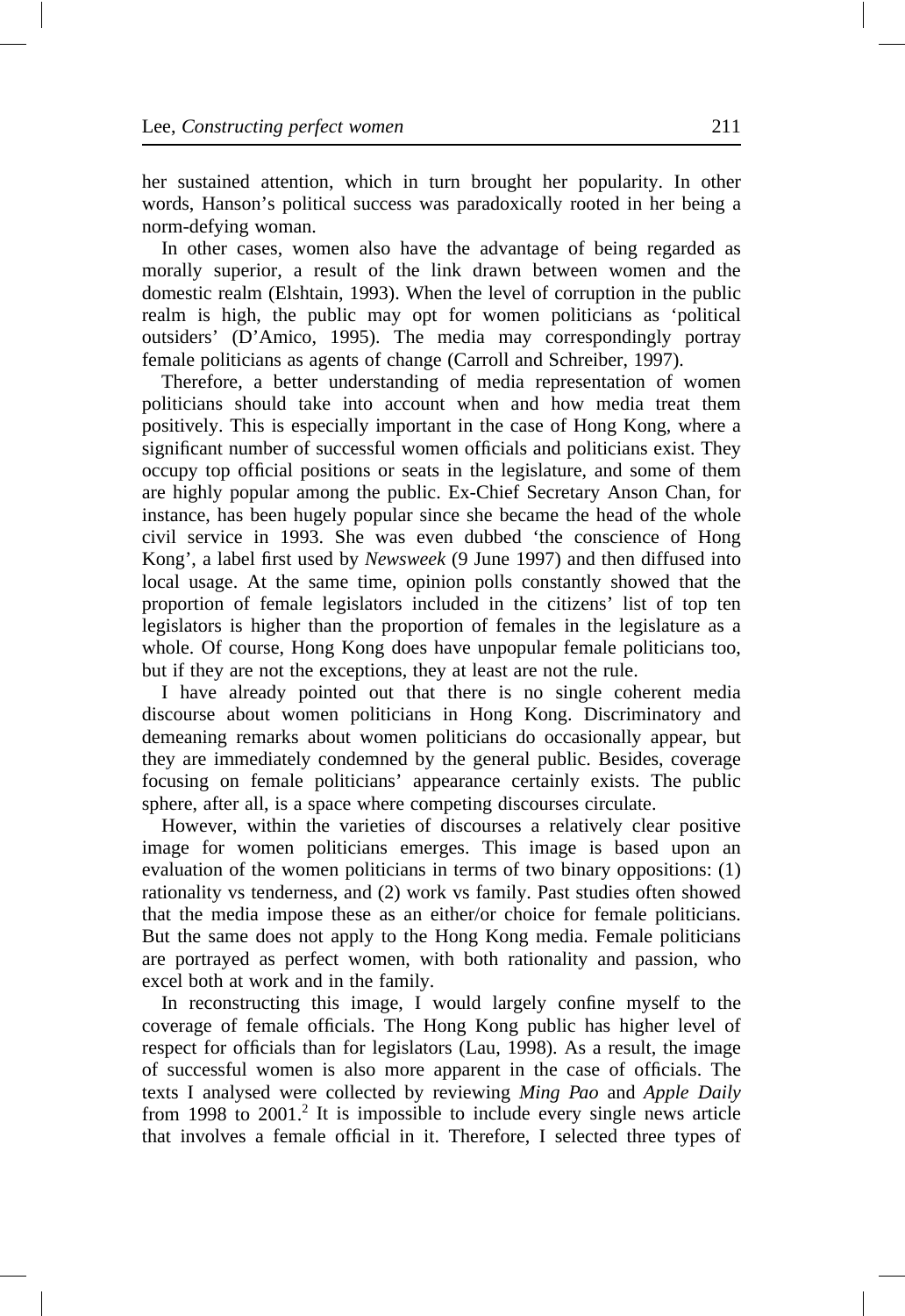articles that appeared during the period: (1) feature, soft-news articles about female officials, in which the 'hardcore' political issues are often backgrounded, sometimes resulting in the foregrounding of gender, (2) full-page special coverage on women politicians, which sometimes provide a detailed portrayal of their private lives and personalities and (3) ordinary news articles that nevertheless emphasize the politicians' gender. On the whole, my analysis focuses on how newspapers deal with female politicians when their gender is foregrounded.

#### **The two-sided women officials**

It is widely recognized that women face the problem of the double-bind when they enter male-dominated arenas: 'If [women] take men on in their own terms, they are denying their femininity, which may diminish their private status as women; if they assert their femininity they risk being labelled as inferior and inadequate workers' (Bradley, 1994: 159). Here the assumption is that society would not accept the possibility for women having both the masculine traits of rationality, decisiveness, strength, etc. and the feminine traits of caring, tenderness, considerateness, etc. The Hong Kong media, however, do not seem to work on this assumption. Top women officials are often portrayed as 'two-sided':

Yam Kwan Pui-ying said she does not have any children or warm family life. But she absolutely has the side of female tenderness. [The reporter] remembers that once she incidentally met her husband on the road. She went over to her husband and clung to his arm very naturally, with a bright smile on her face. (*Apple Daily*, 11 February 1999)

The strong Mrs Yam also has a mild side. On her face there is always a tender yet bright smile, and she once told the reporter during an interview: 'In fact I am very soft!' (*Ming Pao*, 30 November 2000)

Yam was then the Secretary for the Environment and Food. Before that she was the first female Commissioner of the Independent Commission Against Corruption. As the head of a disciplinary force, Yam acquired an image of being a tough and strong official, and the media dubbed her the 'Iron Butterfly'. The above passages take the image of 'Iron Butterfly' as background, the 'news' is that Yam also has 'the other side'.

Yam is far from the only two-sided female official in Hong Kong. When ex-Chief Secretary Anson Chan retired in 2001, the press, besides praising her contribution to the city, also wrote about her 'other side'. Lily Yam this time became an information source, as she described Chan as a caring and tender friend as well as a good and competent boss (*Apple Daily*, 28 April 2001).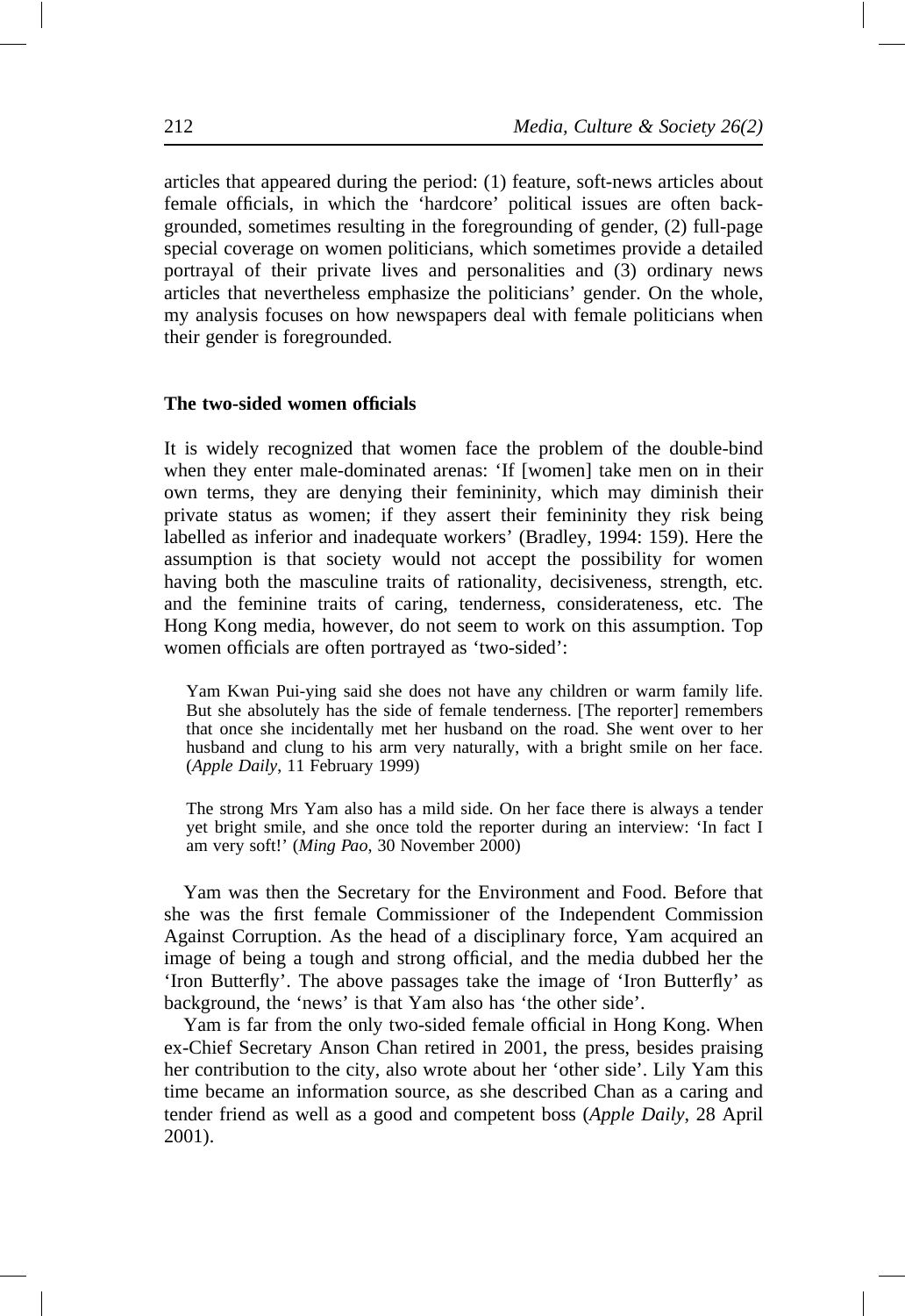In the eyes of the media, female officials do possess the characteristics that are required to succeed in the public realm, but they also possess the characteristics of women. What makes this possible is a spatial differentiation as to where the characteristics are to be expressed. Yam, for instance, is regarded as tough and strong in work, but tender in front of her husband. *Apple Daily* makes this a general case for all female officials: 'But Mrs Chan and other female officials are similar in that, while they are heads of government bureaux in their public service, they are good wives and mothers at home, taking care of both family and career' (17 April 2000).

This would lead us to the work and family of the female officials. But before entering the next section, it should be noted that the feminine side of the female officials is not totally confined to the family. It also finds expression in work:

Among the newly promoted officials in the government, Yue Chung-yi, who controls the government's treasury, is probably the hottest. . . . And the reason behind this is that she perfectly expresses the nature of the strong woman – strong and decisive in public, and tender and mild when persuading people behind the door. (*Apple Daily*, 21 August 1998)

Secretary for Treasury Yue was rated here as the perfect example of the 'strong woman', a term for successful career women popularized by a local television drama series in the late 1970s. Here, the tender side of Yue finds expression not in family but in work. However, it does not mean that the spatial differentiation is eliminated. What replaces the family–work dichotomy is the distinction between the back and front stage (Goffman, 1974). The relevance of this distinction to politics is demonstrated by a current study on US presidents' different performances on the two stages (Sigelman, 2001). But here, what is more important is not whether Yue did in fact perform in such a way, but that the media portray Yue as being able to express her two sides in their proper places. Sometimes, male politicians are quoted to support the portrayal. For instance, a male legislator was quoted in another article: '[Yue is] tough when toughness is needed, and soft when softness is required' in handling matters. The legislator affirmed that Yue is an official with whom one can discuss issues rationally (*Apple Daily*, 6 June 1998).

This spatial differentiation does not mean that the feminine side never finds expression on the front stage. The differentiation is more prescriptive than descriptive. When female officials express their femininity on the front stage, even if the media do not treat it negatively, they do not treat such instances positively. But when female officials express their tender side within 'suitable' places, it is a demonstration of their competence.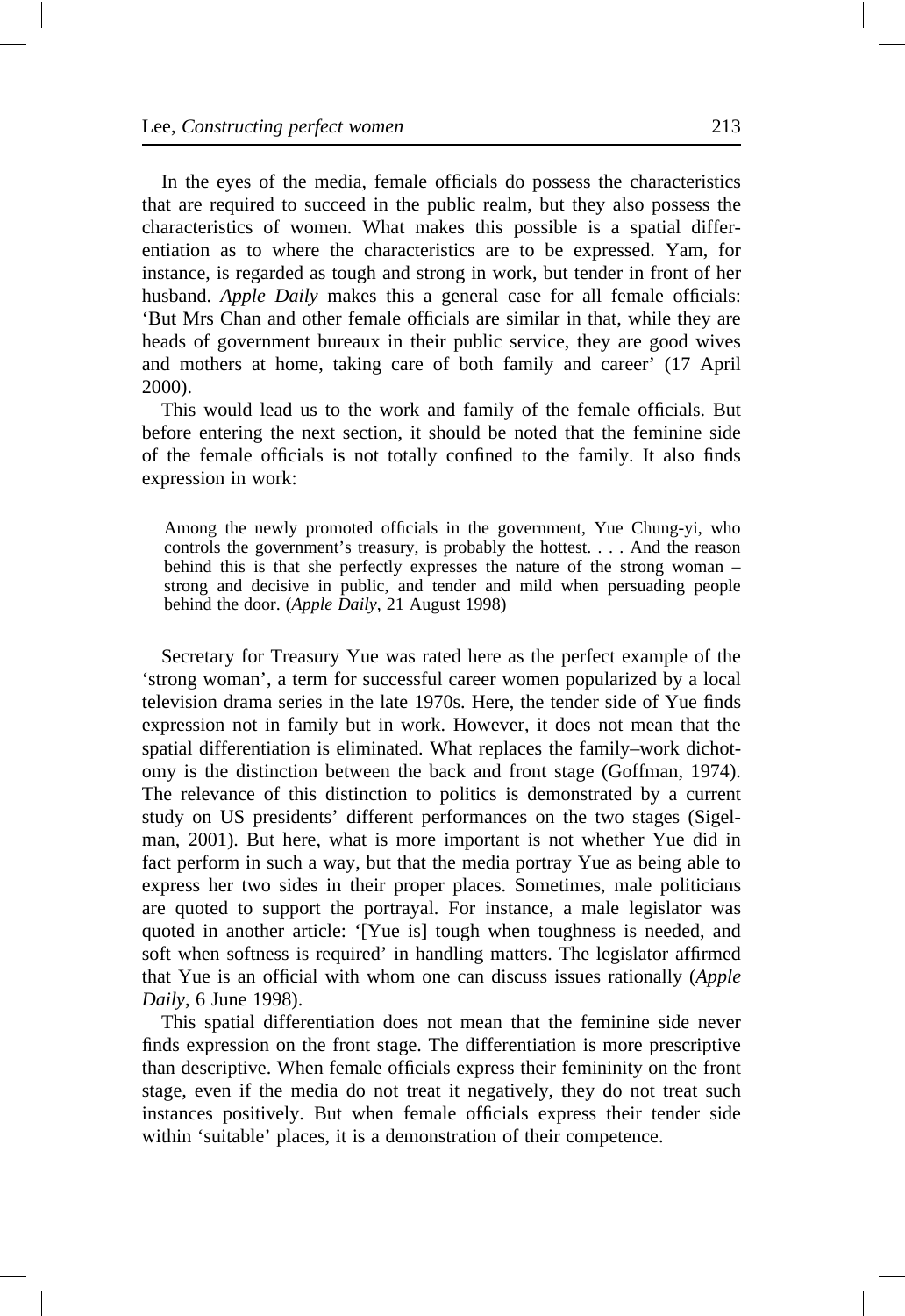## **Good mothers, good wives, good daughters**

In media discourse, female officials' career success does not prevent them from being good mothers, wives and daughters. The female officials themselves echo this view. Anson Chan emphasized that a woman can take care of her different roles by 'keeping the balance' and using time efficiently (*Ming Pao*, 26 January 2001). In another occasion, she said that:

The concept of the 'family' has been broadened. . . . Contemporary women have a role in both the debating hall and the living room. Besides shopping in the supermarket, [she] would also trade in the international commercial market. Besides taking care of [her] children's health, [she] also needs to concern [herself] with the needs of trading partners and customers. (*Ming Pao*, 15 December 1999)

However, the 'broadening of the concept of family' can hardly be found in news stories about the female officials' families. In fact, the female officials are not only good mothers and wives, they are good mothers and wives in a very traditional sense. For example, there seems to be nothing to alleviate the burden of household chores for these female officials:

On the one hand she is loyal to her duty. . . . On the other hand [she] insists on not employing domestic helpers, does everything herself, never relies on other people to do the household chores. (*Apple Daily*, 13 January 2000, on Lam Cheng Yuet-ngor, Director of Social Welfare, then at Department of Treasury)

Friends who know Mrs Yam well know that she does not hire domestic helpers. [She] likes to do the big and little things at home by herself. (*Ming Pao*, 30 November 2000, on Lily Yam)

The careers of female officials do not call for a change in the division of labour within their families. Even the idea of hiring domestic helpers is implicitly regarded as undesirable. Good wives do the household chores, and women officials are not exempted.

Besides, role differentiation between mothers and fathers is similarly conventional:

The three males in the family – husband and the two sons – have already discovered 'the way to live'. Husband insists on the principle of 'mutual understanding and concession', the sons have also understood the 'different functions' of father and mother: ask father, who is a teacher, about homeworks, and find mother to have intimate talks. (*Apple Daily*, 28 January 2001, on Lam Cheng Yuet-ngor)

The headline of the full-page report was 'Lam Cheng Yuet-ngor Likes Shopping in Toyshops Best', because of her sons, of course. In the above quotation, the suggestion that her husband and sons have discovered 'the way to live' seems to be opening up a discussion of a different kind of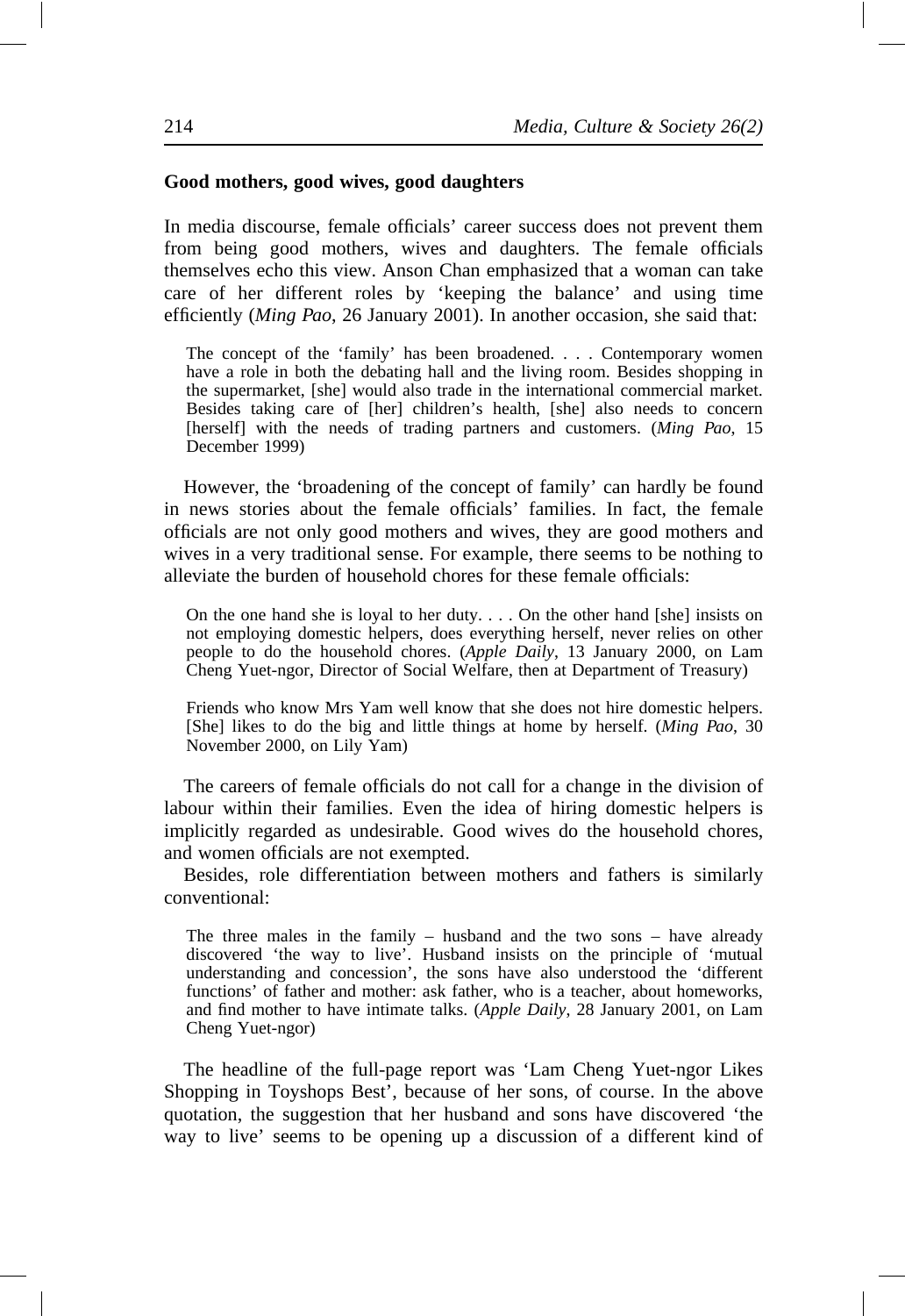family. However, what follows is no different from a traditional family, and the 'different functions' of mother and father are surprisingly unsurprising, as father carries knowledge and authority, and mother is the source of intimacy.

As mothers, female officials are caring and loving, and as wives they are tender or even submissive. *Apple Daily* reported that people in political circles described Ex-Chief Secretary Anson Chan as 'Chair of the Fear Your Husband Association' (10 September 1998). This fear-husband theme was also applied to other officials and legislators.

The importance of the extended family in Chinese societies makes the relationship between wife and mother-in-law another important one. In the cultural imaginary, this relationship is particularly conflict-ridden. But female officials cannot fail to handle it. Director of Home Affairs Shelley Lee was described as particularly skilful at dealing with this relationship:

Regarding the relationship between mother and daughter-in-law, which is the most difficult one to deal with in the family, [Shelley Lee] has this viewpoint: 'Everything is difficult at the beginning. Give yourself three years, and be particularly tolerant. [She] accepts you as a new member of the family, then you have to understand and accept their family's original structure and habits.' (*Apple Daily*, 30 January 2000)

Lee's point of view is based on the assumption of a patrilineal family – it is the woman who enters a man's already existing family as a new member and thus she needs to adjust. The article goes on to describe Lee as appreciating her mother-in-law deep in her heart, and she accompanies her to lunch every Sunday however busy she is.

For the newspaper, the conflict between career and family for women politicians is mainly a conflict about time (limited time to spend with family) rather than a conflict about roles (how one can be a woman *and* a politician), and the time problem can be alleviated by efficient use of time. What is seldom mentioned is that this time conflict is faced mostly by female but not male officials. Even when this point is raised, it is not treated as a problem that needs structural remedies. For instance, when Sophie Leung talked about her experience in the 1970s, how her mother-inlaw wanted her to quit her job after she gave birth to her second child, she recalled:

At that time I dared not say anything when I faced difficulties in my work. Besides that, [I] needed to take care of the children to my best ability, not giving any trouble to mother-in-law. Some Hong Kong women had long failed to develop themselves, probably because they faced the same problem as I did. (*Ming Pao*, 5 February 2001)

This paragraph highlighted the difficulty a female politician once faced, and also pointed out that the difficulty is faced by most women in society.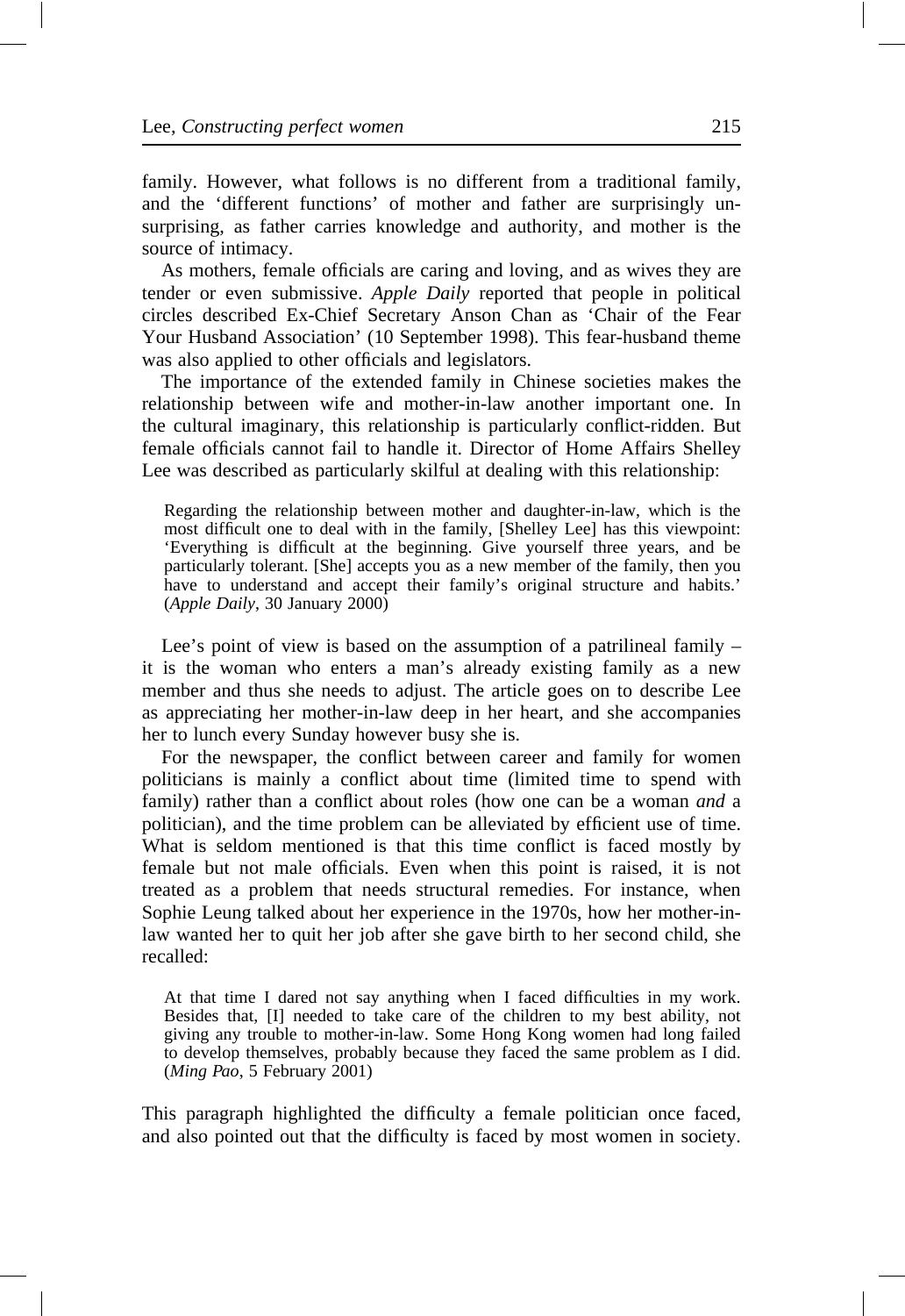However, it does not lead to further discussion of this problem. Rather, Sophie Leung herself had endured the period by tolerance and personal persistence, and finally achieved her success.

Therefore, in Hong Kong newspapers, female officials' families are seen to be *not* really suffering a lot. They still have a good mother, a good wife and a good daughter-in-law. An image of a perfect woman thus emerges – a rational and decisive career woman who is also caring and loving and who performs the roles of mother and wife competently.

To further illustrate this image, we can look at the 'special case' of an unpopular female official. Analysing this case allows us to test the 'generalizability' of the perfect woman image, as well as to catch a glimpse of the dynamics of media representation of women officials over a period of time.

#### **Regina Ip: from perfect woman to swab head**

In July 2001, a political satirical comic book called *Swab Head*, which refers to the hairstyle of Secretary for Security Regina Ip, came out in Hong Kong. Besides pointing to the perceived ugliness of the hairstyle, 'swab' is also traditionally a sign of ominousness, more usually used in the phrase 'swab star', which means a person who brings bad luck.

The book was not the first satirical comic directed at top officials in the city. Its publication followed the success of *Lo Mun-Tung* (Stupid Old Tung), focusing on Chief Executive Tung Chee-Hwa. The popularity of political satire is a result of the difficult economic, social and political conditions the city faced in the past few years (see Ku, 2001). *Apple Daily* reported that *Swab Head* sold 1400 copies on the first day of a book fair (19 July 2001).

Reacting to the satire, Regina Ip wrote an article to *Ming Pao*, accusing the book of perpetuating sex discrimination (7 August 2001). The response towards Ip's criticism was mostly a counter-criticism, however. Citing examples from Deng Xiao-ping to Bill Clinton, academics, politicians and cartoonists argued that politicians all over the world were treated similarly in political satire. A political cartoonist argued that Ip should take 'the perspective of Western politics and treat political satire as non-existent'; while another cartoonist argued that Ip should 'reflect' on why she was chosen as a subject for satire (*Apple Daily*, 8 August 2001).

The controversy reflects the difficulty of discussing the 'gender trouble' of women politicians, because such discussions would inevitably be conflated with discussions about the nature of politics, the ideal of good politicians, the political controversies of the time and the popularity of the officials involved. Here, I am not commenting on the rights and wrongs of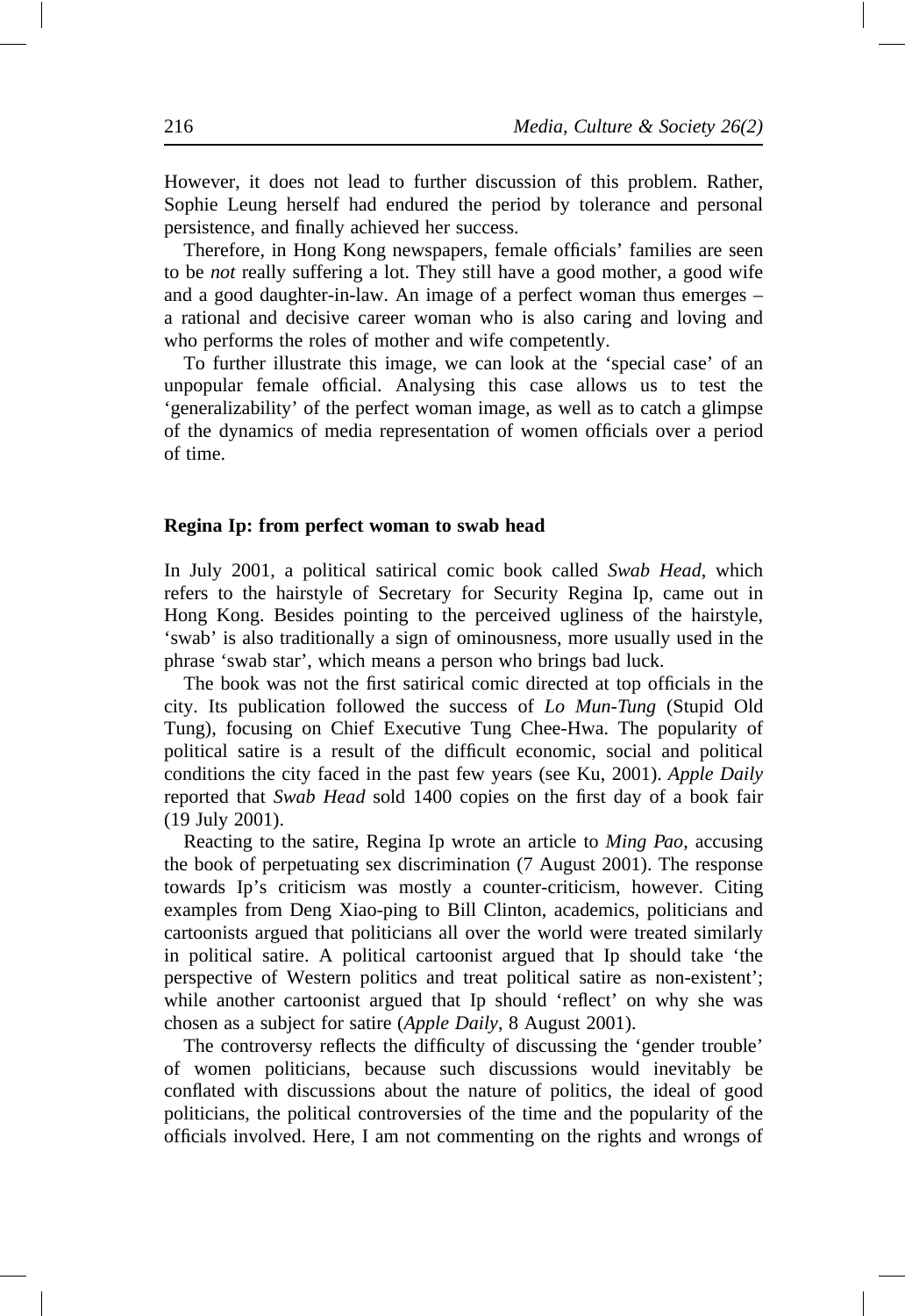the *Swab Head* controversy. What is important is how Regina Ip's image differs from that of other female officials in the media.

Ip's promotion to top officialdom began in 1996 when she was appointed to head the Immigration Department, which made her the first female to head a disciplinary force in Hong Kong. This can be considered as a 'breakthrough' – a woman obtains leadership in the realm of '*wu*' (martial) instead of the realm of '*wen*' (literary) (see Hodge and Louie, 1998, for a discussion of the *wen*–*wu* distinction). In July 1998, she was further promoted to be the Secretary for Security. If 'female politician' is a contradiction in terms (Deutchmann and Ellison, 1999), then one might say that Ip's position carries an even larger contradiction.

However, the press did not pay too much attention to her gender when they covered the promotion. When her gender was referred to, Ip was portrayed as 'full of confidence', and she 'humorously warned the male civil servants in the Security Bureau to have "psychological preparation" for her appointment' (*Ming Pao*, 28 July 1998). The article reported that Ip 'admitted' that she faced 'some pressure' when she became the first woman to head the Immigration Department, but there is no further explication of what the pressure was. When Ip started her work at her new position, *Apple Daily* reported that she thought there was no difference between a female and a male Secretary for Security (*Apple Daily*, 1 September 1998).

The coverage was mildly positive in tone at the time. In fact, for a time, media portrayals of Ip followed the perfect woman image exactly. *Apple Daily*, which later became highly critical of Ip during the *Swab Head* controversy, devoted a full-page feature to her on 7 November 1999, headed 'Regina Ip Drove Porsche to Ping-shek Estate to Buy Food'. The overall theme is that Ip is a nice, friendly, ordinary person:

Since she married into the Ip family more than 10 years ago, she became the long-standing neighbour of the Ping-shek Estate. During holidays she does not go to shop for clothes in Central Districts' brand-name shops, neither does she go

to ballrooms. Instead she goes to the public estate's market, and listens to citizens' grievances.

Public housing estates such as Ping-shek are where most working-class Hong Kong people live. The coverage does not deny that Ip is rich, but it emphasizes her closeness to the common people despite her wealth, which also implies the virtue of prudence. Buying food for her family is another instance of a female official managing the household. Since Ip's husband died of cancer, she needs to take care of her daughter by herself, but she still wins her daughter's love and respect.

Most interestingly, her hairstyle, that is, the 'swab head', was dubbed 'Fatty head' in this story; Fatty is a popular female veteran TV star in Hong Kong. The story also informed readers that Ip had gone to the same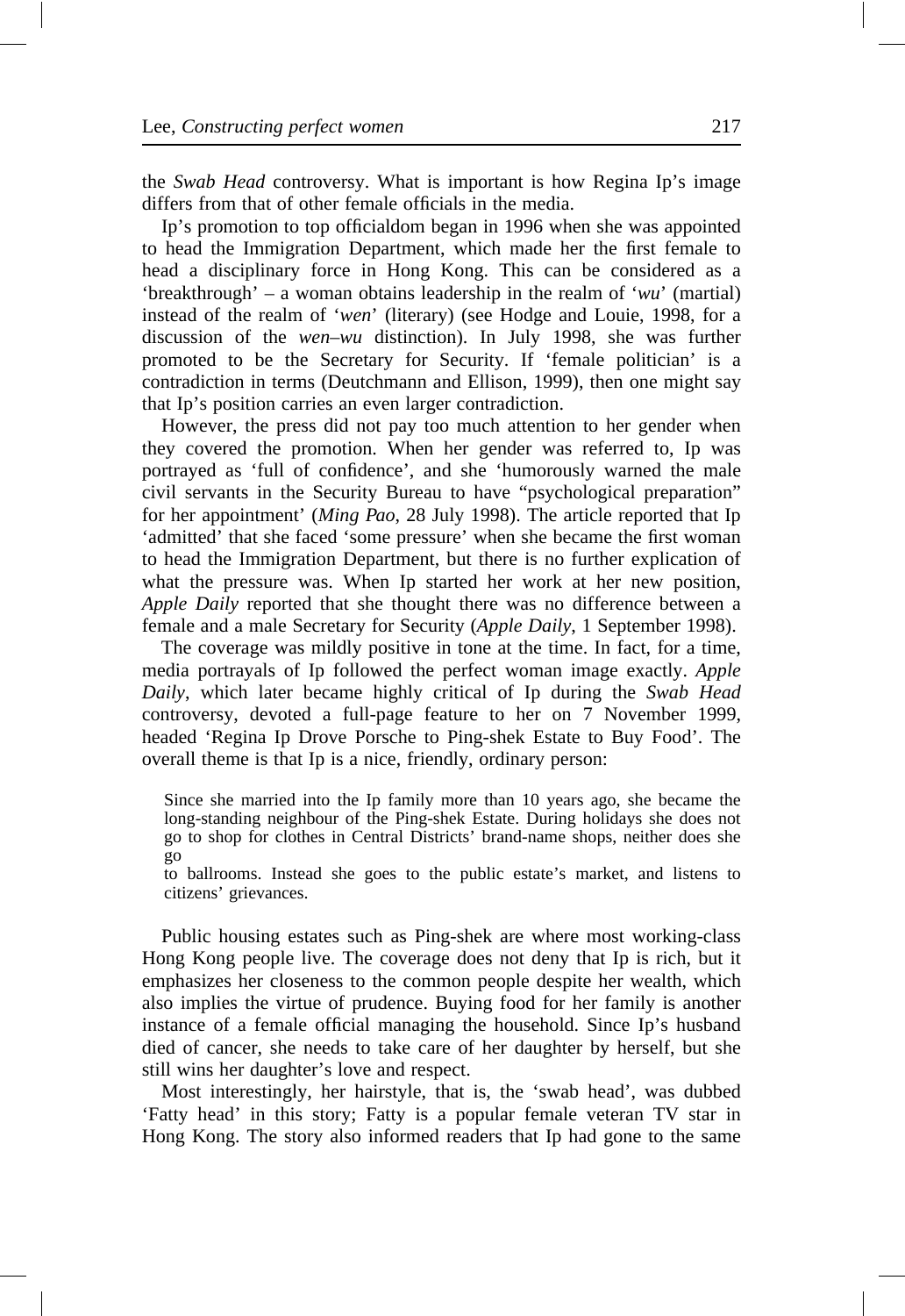hairdresser for more than 10 years because of the memory of her late mother, thus highlighting her filial piety.

If female officials are perfect women, Regina Ip *was* one of them. But three years after becoming head of the Bureau of Security, Ip's public image had been tarnished by her role in a number of political controversies and in more recurrent debates such as those surrounding anti-government protests. In these debates, Ip's standpoint, often regarded as illiberal and undemocratic, did not bring her approval. A local academic once even called her a 'dog-official', a derogatory and somewhat vulgar term used for morally corrupt officials.<sup>3</sup>

Overall, Regina Ip's case demonstrates the dynamics of media coverage of a woman politician's private life in relation to her public image, and the change from Fatty head to swab head demonstrates the extent of the malleability of a politician's image. Actually, at the latter stage of the *Swab Head* controversy, Ip stressed that she complained about the comic because she thought the book would hurt her daughter. Ip thus used the role of a caring mother to explain her lack of open-mindedness. Also, when the controversy had subsided, discourses that were more sympathetic to Ip also re-emerged; even the 'ordinary Ping-shek Estate woman' theme reappeared in the media. The perfect women image, therefore, is a general one in the sense that it is an image for all women officials whose public images are not in question. But on the other hand, the perfect women image is not a static one applied to all female officials at all times; when, how and to whom it applies at a given time is a part of an ongoing dynamic of image politics on the media.

## **Media coverage and the officials' performance**

The image of successful women officials would not easily be constructed without the cooperation of the officials themselves. Coverage of the officials' private lives, for instance, is published with their consent. In fact, the coverage sometimes even takes on the characteristics of a staged performance. Regina Ip's food-buying trip is an example.

An even clearer example is Anson Chan's performance after her retirement. On the day after she announced her retirement, she went shopping, accompanied by her son and followed by an army of reporters. For Anson Chan and the media, to retire is to return to the private realm. Three months later, when she actually retired, she carried her grandson to meet reporters in front of her house, and *Apple Daily* headlined a main article: 'Anson Chan Meets Media with Grandson for the First Time: Without Official Position, She Turns into a Kind Grandmother' (29 April 2001). During that weekend, reporters continued to follow her shopping activities. *Apple Daily*'s reporter noted the three books she bought in a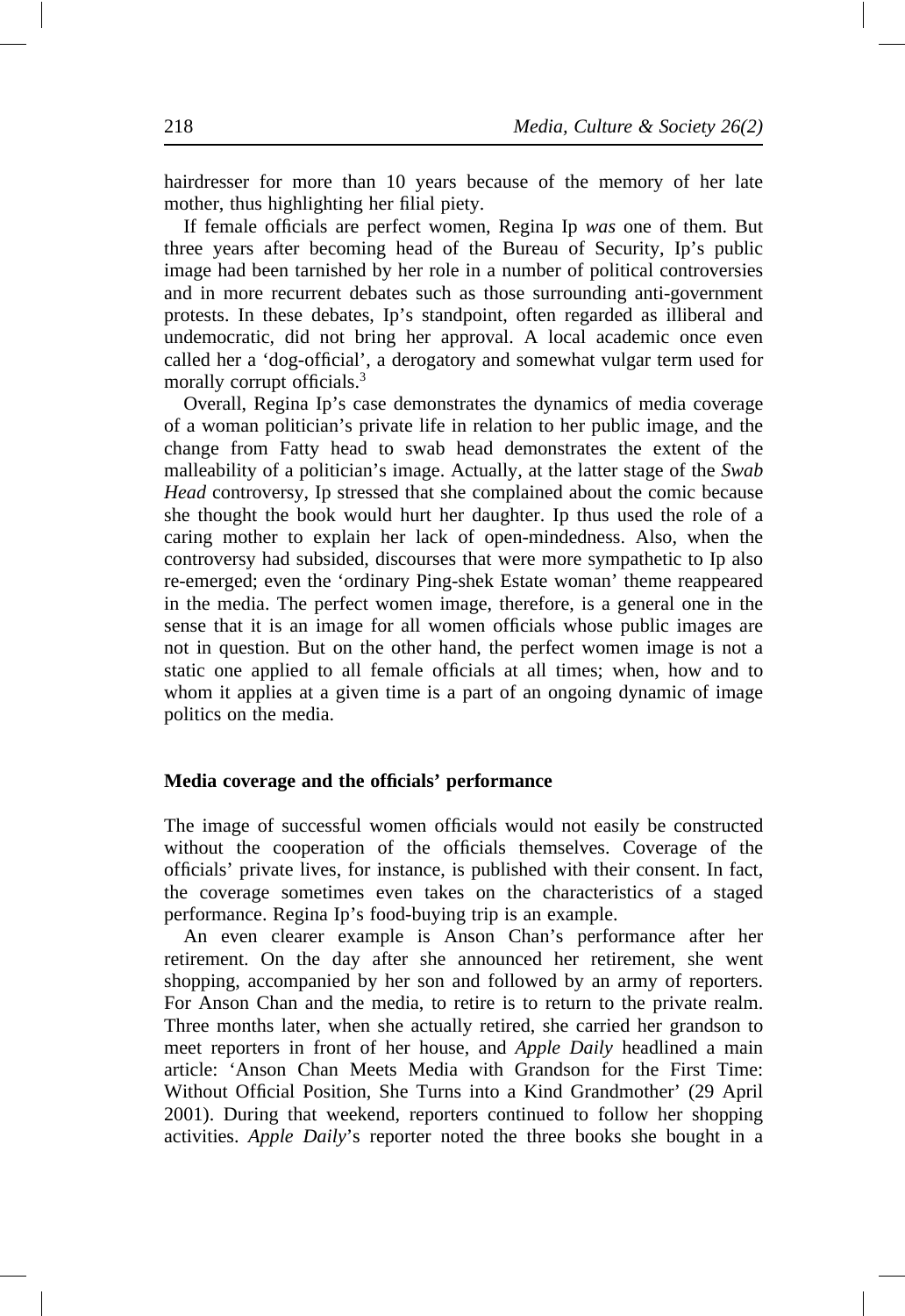bookstore – one on bodily health, a novel and one on cookery, with the latter grabbing the headline (3 May 2001).

However, female officials' performances are not restricted to these moreor-less consciously constructed ones. Also pervasive in the coverage of female officials is the kind of performance that needs to be understood in the Bourdieusian framework of habitus, bodily hexis and field. For Bourdieu (1990), people's social actions are often driven not by reflexive rational calculation but by the dispositions of their habitus, which are the result of their experience of living through a particular position in a particular field in the society. Habitus is not just mental predispositions but also bodily predispositions (Bourdieu, 1991: 81–9). Masculinity and femininity, therefore, are acted out through bodily appearance and movements:

The reporter asked if [a new policy proposal] is related to her long-established strong and hard style? The new Secretary used her hand to half cover her mouth, smiled, and denied: 'It's you who said I am hard and strong, this image is given to me by the media.' (*Ming Pao*, 15 January 2000, on Lily Yam)

People say she is tender and loving at home, a completely different person than she is in the legislature; she brushes aside the hair beside her ear and says: 'This is a good thing. I hope this is true. . .' (*Apple Daily*, 7 April 2001, on Emily Lau, legislator)

In the Bourdieusian framework, suitable performance results in gains in symbolic capital – a positive image in this particular case, which can be turned into other forms of capital in the field of politics (promotion within the government hierarchy, votes in elections, etc.). In contrast, if the performance goes wrong, politicians are sanctioned, sometimes conspicuously and immediately. For instance, after Sophie Leung said in a newspaper interview that women should keep their own savings and not put unlimited trust in marriage, various women's associations in Hong Kong immediately cancelled plans to invite her to their activities and criticized her views as destructive to family harmony (*Ming Pao*, 7 February 2001).

To be successful, female officials have to be competent performers in the field of gender and politics. This requires them not to challenge the existing rules but to play by them. It thus becomes 'reasonable' for female politicians to re-confirm traditional gender assumptions, since doing so enables them as much as it confines them. In an extreme case, Anson Chan turned to the Chief Executive Tung Chee-hwa's wife during her speech in a farewell dinner and stated:

Betty, I think I should share with you what a successful marriage is . . . to have a successful marriage, a wife has to think like a man, act like a lady, appear like a girl, and work like a slave. (*Apple Daily*, 29 April 2001)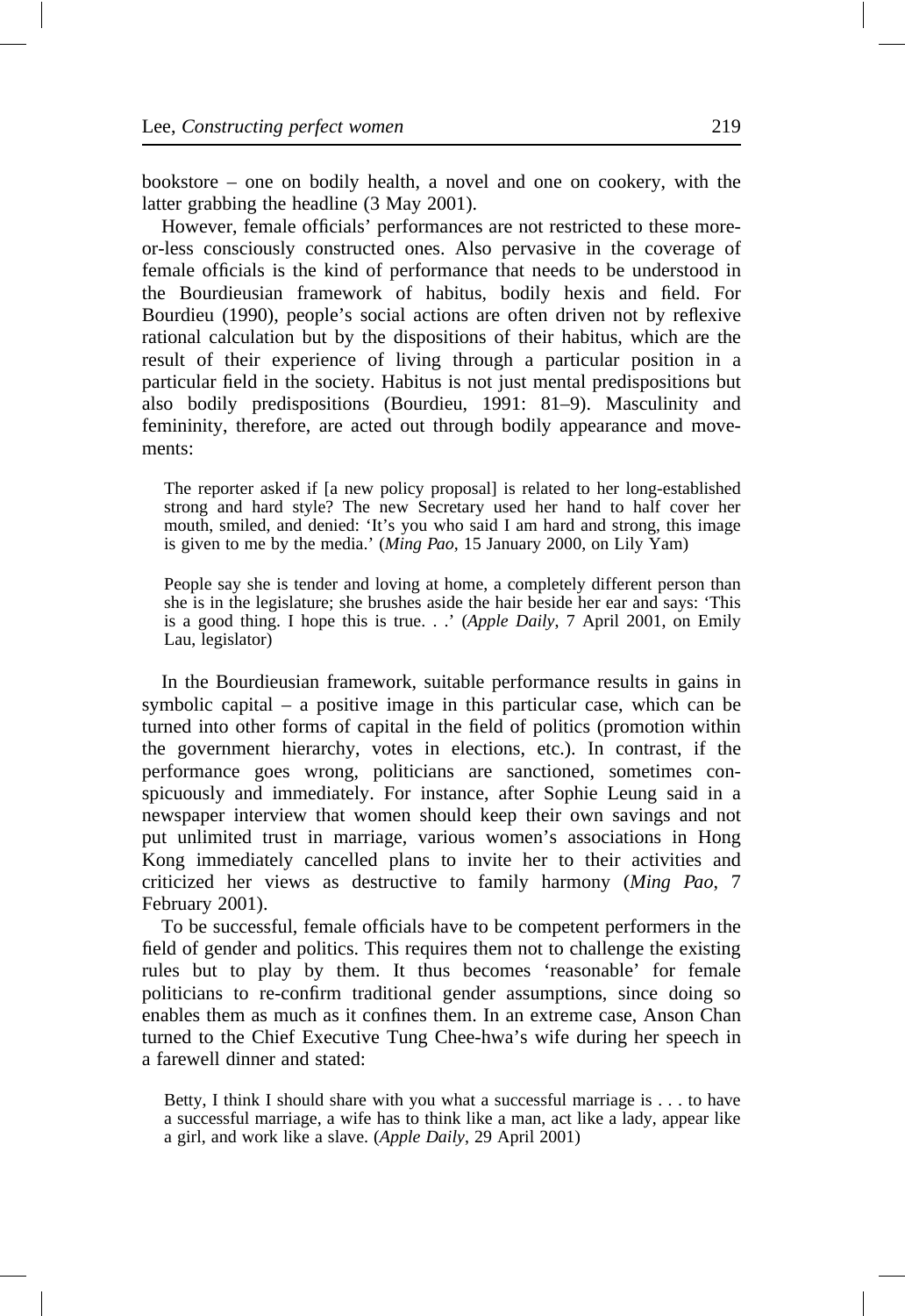If this sounds sexist, it is because Anson Chan is adept at the game she has to play. Her understanding of the game is conveyed by the following statements in an interview:

I like being a woman. . . . I like being treated differently because I'm a woman. I like having my doors opened, and people standing up when I come into the room, and having my chair pulled back. All that is part of being a woman.

But I hope that as a result of 35 years of civil service, that  $\overrightarrow{P}$  m accepted as a chief secretary not because I happen to be a woman but because I happen to be the best man for this job. And I use the word 'man' advisedly. (*Newsweek*, 9 June 1997: 15)

For Chan, there is no contradiction between being equal to and being different from men at the same time. She is willing to accept the social rules governing interactions between the two sexes because they are 'part of being a woman'. However, she also understands that to be a top official is to be a 'man'. She does not challenge the gendered conception of a competent politician as long as being a woman does not exclude her from being a manly politician.

## **The ideology of the perfect women**

In her study of gossip magazines' portrayal of women politicians, van Zoonen (2000) criticized the magazines for refraining from acknowledging that women politicians can have both career and family. Hong Kong media do grant this ability to women officials, but their coverage may lead to other problems.

If ideology is meaning in service of power that perpetuates domination (Thompson, 1995), the perfect women image is at least potentially ideological. This can be discerned when one puts the image back into the larger contexts of gender inequalities in Hong Kong. The perfect women image would not harm the women politicians, but it may nonetheless fetter other women by its failure to problematize, or even its attempt to trivialize, the work–family tension.

Since John Stuart Mill's *The Subjection of Women*, the configuration of the institution of the family has been recognized as a fundamental problem in equality between the sexes. The division of labour within the family greatly constrains females' chance to develop their own career. Women not only have to do more in the house, they also take up the more straining kind of housework that conflict with the normal working schedule of a fulltime employee (Delphy and Leonard, 1994). This sexual division of labour within the family certainly applies to Hong Kong (Yu and Chau, 1997). In some cases women simply have to sacrifice work. Ngo (1992), analysing census data, finds that the number of children and domestic help resources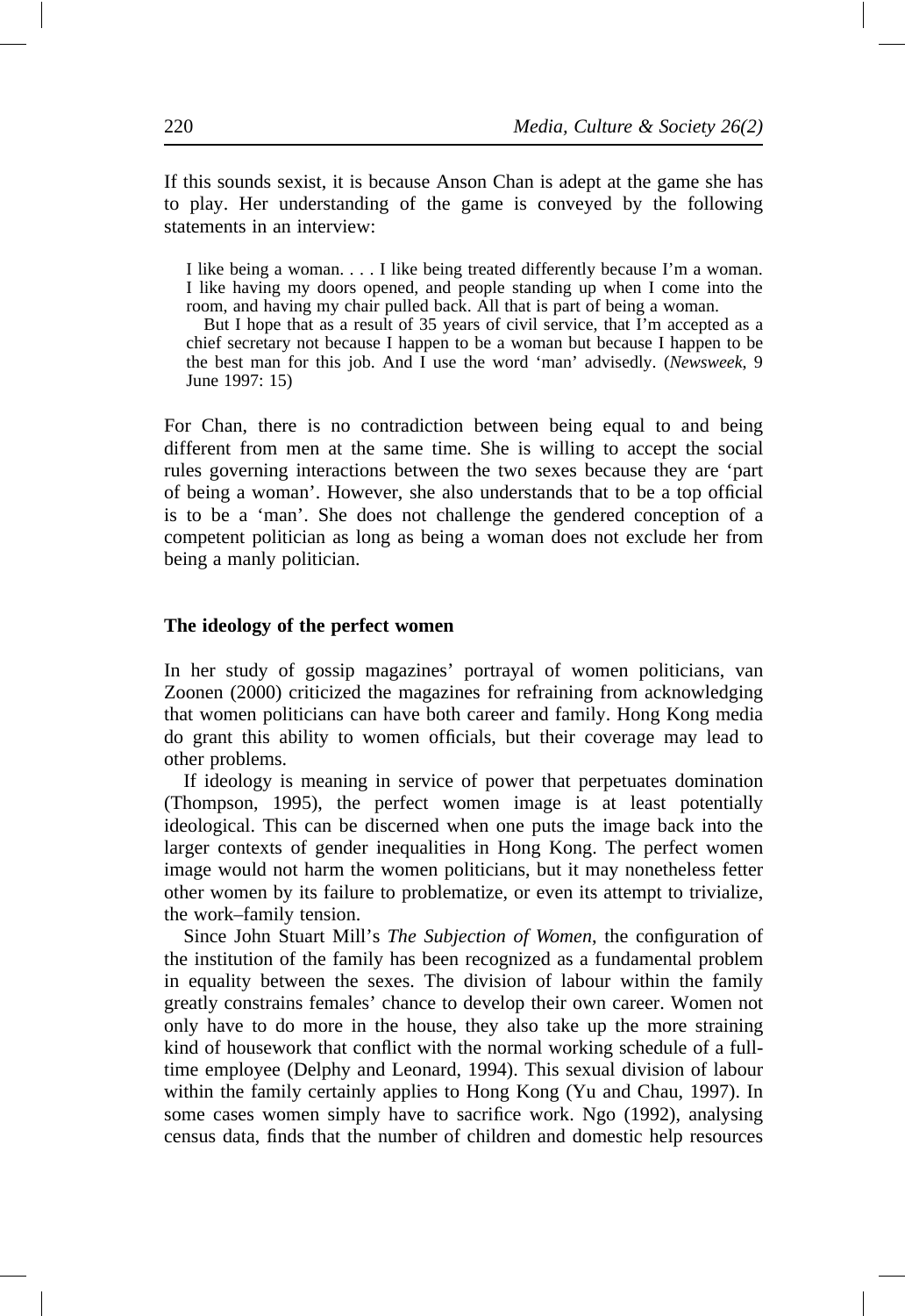affects women's chances of taking up paid jobs. And when women go to work, their need to devote much time to family becomes the basis for their relatively low pay and rank (Westwood et al., 1997). This conflict between work and family exists for both working-class women (Lee, 1998) and middle-class professionals (Ng, 1999; Tam, 1999). The tension is also subjectively experienced by women, as Aryee and Luk (1996) show, through a survey study: work identity and family identity are negatively correlated with each other for women, while the two correlate positively for men.

Of course, it would be an over-simplification to say that the family just constrains women's work opportunities. After all, many women in Hong Kong go to work not in spite of but because of the family's need. Since the 1960s, women's entrance into the workforce in Hong Kong has often been driven by family economics (Salaff, 1981). Besides, it is important to recognize that family does provide important emotional support for women (Choi, 1998). And, in the daily dynamics of work, a woman's need to take care of her family can be used strategically by women themselves to gain local advantage (Lee, 1998). But these are just an integral part of the game that working women have to play. While a single move within the game may help or hurt the woman making that move, the move is also an act reproducing the game itself. The consequence is that structural inequality persists, while women are allowed to grab the local benefits by playing the game adroitly.

While the media empower the female politicians by hailing their ability to balance work and family, the failure to problematize the tension between work and family tends to reproduce the existing family institution, which is, on the whole, more confining for women than for men. The women officials' achievements may be real, but the newspaper discourse ignores the difficulty of such achievements. Or, more precisely, it ignores the relative levels of difficulty women and men face when they attempt to build both a successful career and a good family. This ideological aspect of the discourse is most apparent when, as mentioned at the beginning of the article, the success of female politicians is used as evidence for relative gender equality in the city. It prevents people from raising more fundamental questions regarding the constitution of family and workplace, and the relationship between the two.

## **Concluding remarks**

In this article I have demonstrated how Hong Kong newspapers portrayed female officials in a highly positive manner. In one sense, when compared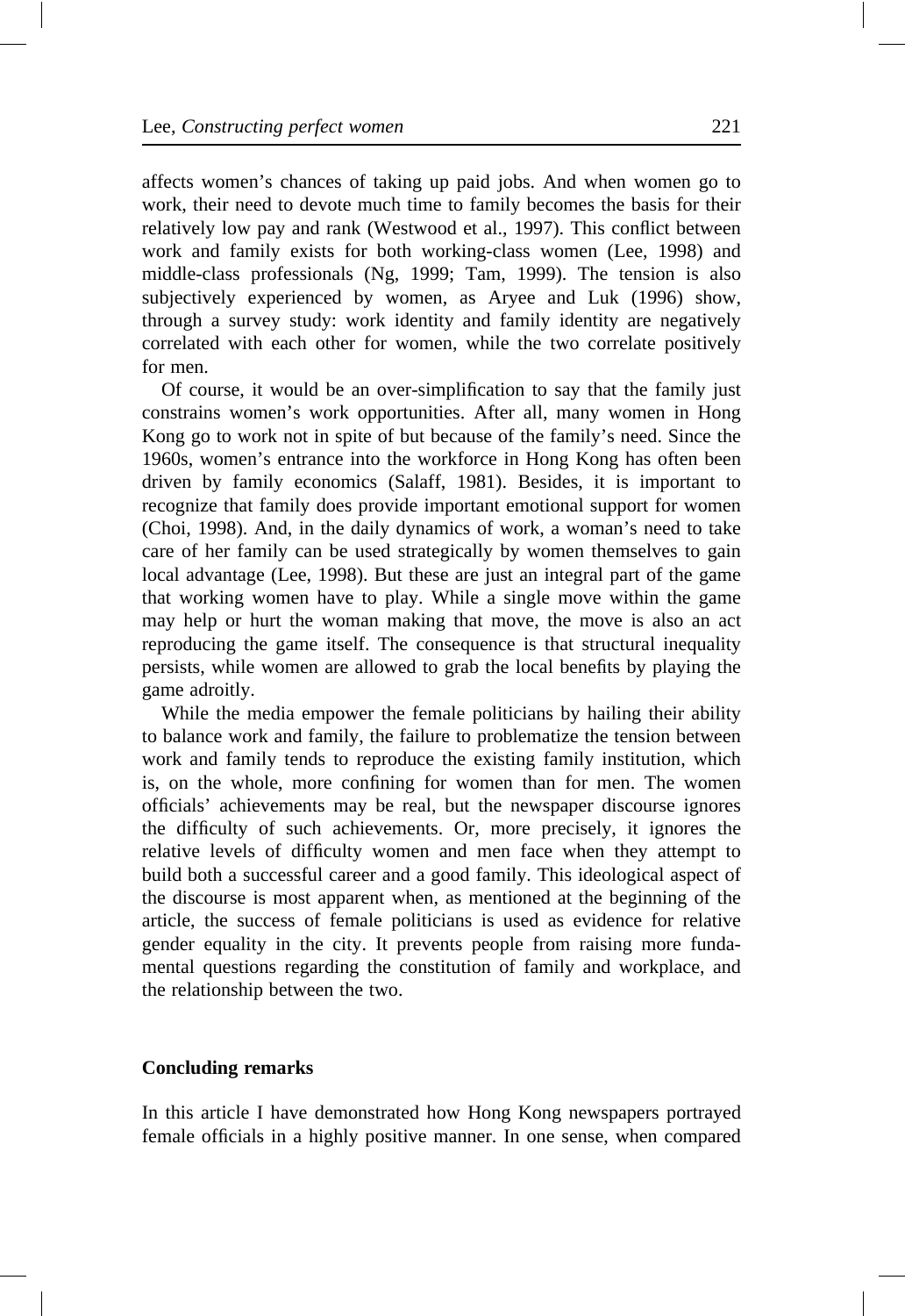with other studies of female politicians in other countries, the present case is a special one. Hong Kong's high percentage of female top officials might have been a temporary phenomenon<sup>4</sup>, the more significant point is that media discourse involves different assumptions about the relationship between their work and family, their masculinity and femininity, and their public and private lives. But a basic premise underlying the present study is that to understand the media portrayal of women politicians one should look at the positive portrayals as well as negative ones. Positive presentations of women politicians – such as presenting them as morally superior or as agents of change (Carroll and Schreiber, 1997) – also occur in other societies. Gender stereotypes and overemphasis on appearance are important concerns, but studying how and why the media show some women politicians in a positive light may also reveal how meanings are constructed to shield social and political institutions from criticisms.

Studies of positive portrayals of women politicians can also sensitize us to the relation between the gender problems specific to the field of politics and the gender problems pertaining to the larger society. I have argued that Hong Kong media coverage of the women politicians helps the politicians' careers, but it does not question existing inequalities in the family institution. The interests of women politicians and those of other groups of women in society do not perfectly coincide. Studies of women politicians have usually focused on the difference between male and female politicians, but the difference between women politicians and women workers, women middle-class professionals, etc. should also be examined.

Another reason to study the positive treatment of women politicians is that it can alert us to how the 'game' of gender in the political arena is structured. Positive media portrayal often results from the women politicians' ability to play by the rules of the game and to move adroitly within the constraints. It is thus illustrative of what the media and the society expect of women politicians. A society may generally expect women to stay away from politics, but it is also important to recognize what expectations and assumptions the media hold about how women should behave when they do in fact become politicians.

Of course, this does not mean that positive coverage must be ideological in Thompson's (1995) sense. There is no inherent logic tying the positive portrayal of perfect women to the downplaying of family–work tension. And there is no denying that positive coverage may make working women who want to have both career and family feel empowered. But, as Barthes (1972) points out, a myth is a myth not because of its truth-value but because of the way it is evoked. Therefore, what should be challenged is not the portrayal of success of women politicians but the way this success is talked about, so that the portrayal does not inadvertently become an obstacle to challenging persisting inequalities.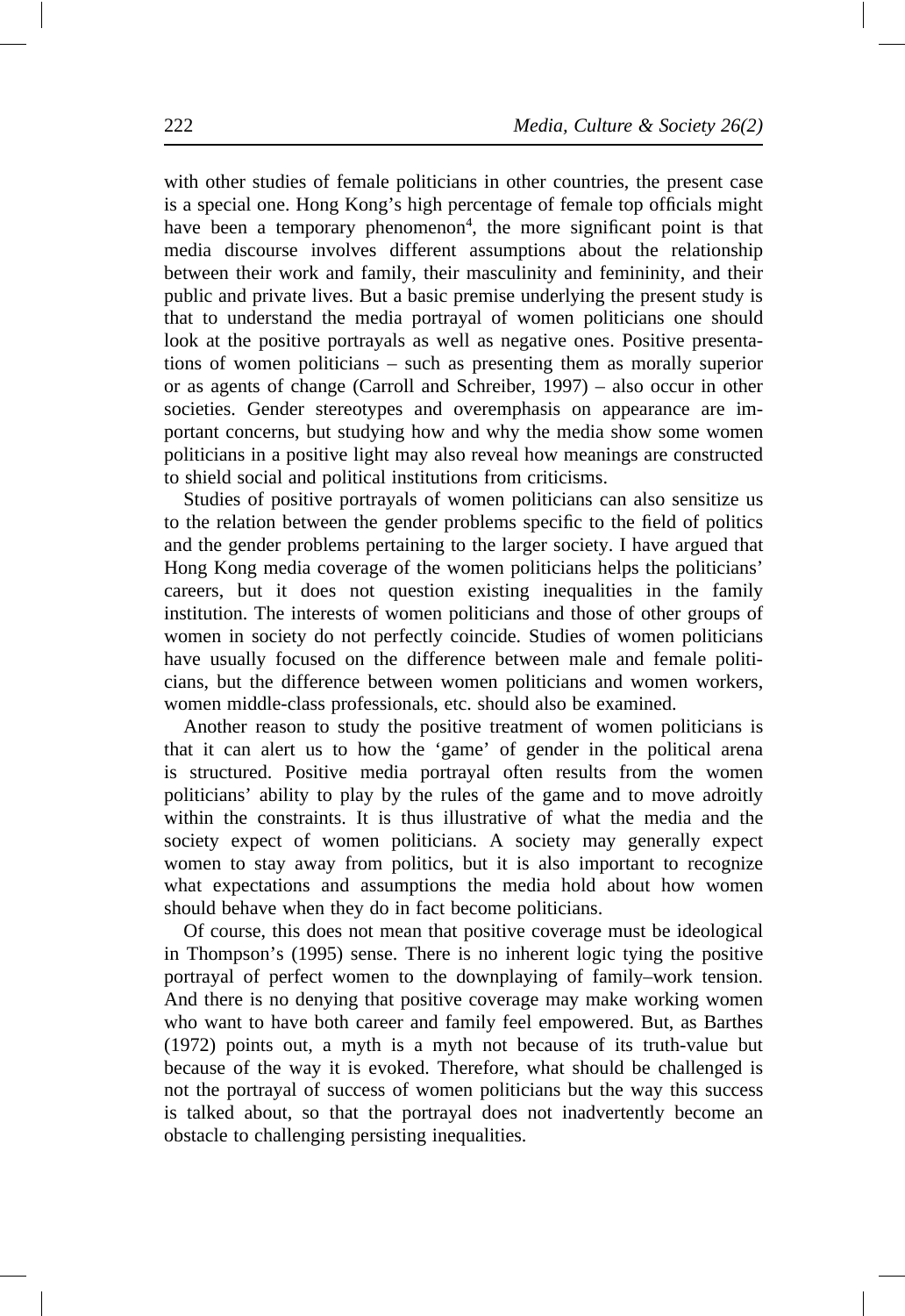#### **Notes**

1. All translations are by the present author.

2. Lee (2000) classifies Hong Kong newspapers into: (1) elite-oriented information papers, (2) mass-oriented story papers, and (3) leftist papers controlled by the Chinese government. *Ming Pao* and *Apple Daily* are representative of the first two kinds of newspapers respectively. Leftist papers are not studied since they are not part of the mainstream press.

3. After this article was written, Regina Ip continued to embroil herself in numerous political controversies in Hong Kong. In late 2002, she took up the task to 'promote' a national security legislation in Hong Kong. The proposed legislation led to heated debates and criticisms in the society, cumulated in a historic antigovernment protest march along Hong Kong on 1st July 2003. Ip resigned two weeks after the 1st July rally, thus ending her career (at least temporarily) as a government official.

4. Traditionally, heads of government bureaus and departments in Hong Kong were promoted within the civil service. 'Civil servants', a career that is relatively stable, attracted a lot of females in the past. This is probably part of the reason why Hong Kong had a high percentage of top level female officials when this article was written. However, in 2002, the Hong Kong government changed to a ministerial system in which heads of government bureaus could be recruited from outside the civil service. Since then, the percentage of top level female officials has dropped.

## **References**

- Aryee, S. and V. Luk (1996) 'Balancing Two Major Parts of Adult Life Experience', *Human Relations* 49(4): 465–87.
- Barthes, R. (1972) *Mythologies*. New York: Hill and Wang.
- Bourdieu, P. (1990) *The Logic of Practice.* Stanford, CA: Stanford University Press.
- Bourdieu, P. (1991) *Language and Symbolic Power*. Cambridge, MA: Harvard University Press.
- Bradley, H. (1994) 'Gendered Jobs and Social Inequality', pp. 150–8 in *The Polity Reader in Gender Studies*. Cambridge: Polity Press.
- Brown, M.E. and D.C. Gardetto (2000) 'Representing Hillary Rodham Clinton', pp. 21–51 in A. Sreberny and L. van Zoonen (eds) *Gender, Politics and Communication*. Cresskill, NJ: Hampton Press.
- Butler, J. (1999) *Gender Trouble*. New York: Routledge.
- Carroll, S. and R. Schreiber (1997) 'Media Coverage of Women in the 103rd Congress', pp. 131–48 in P. Norris (ed.) *Women, Media, and Politics*. New York: Oxford University Press.
- Choi, P.-K. (1998) *6:30 pm Every Night*. Hong Kong: Progress (in Chinese).
- D'Amico, F. (1995) 'Women National Leaders', pp. 15–30 in F. D'Amico and P.R. Beckma (eds) *Women in World Politics: An Introduction*. Connecticut: Bergin and Garvey.
- Delphy, C. and D. Leonard (1994) 'The Variety of Work Done by Wives', pp. 159–65 in *The Polity Reader in Gender Studies*. Cambridge: Polity Press.
- Deutchman, I.E. and A. Ellison (1999) 'A Star is Born: The Roller Coaster Ride of Pauline Hanson in the News', *Media, Culture & Society* 21: 33–50.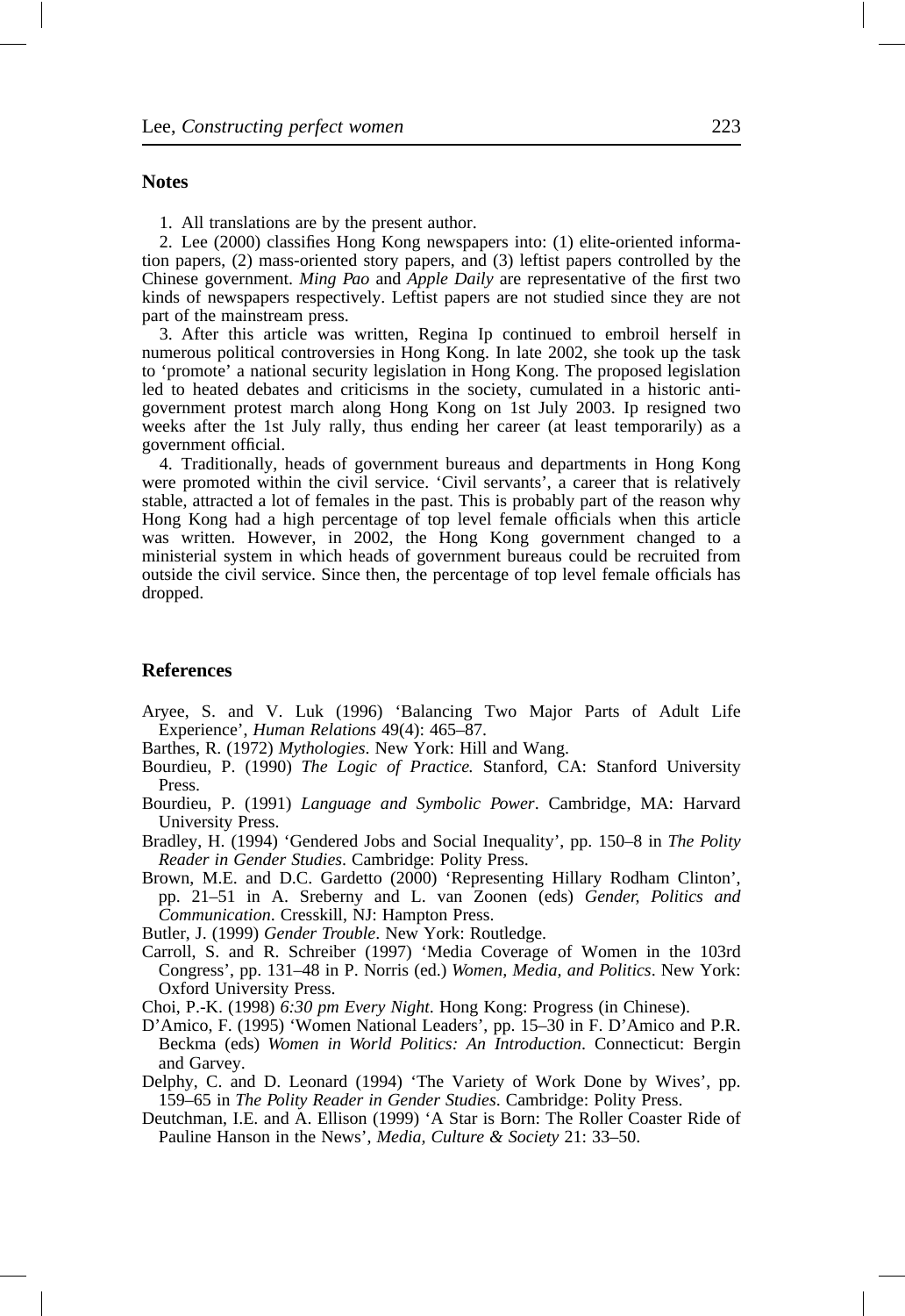- Edwards, J.L. and H.-R. Chen (2000) 'The First Lady/First Wife in Editorial Cartoons', *Women's Studies in Communication* 23(3): 367–91.
- Elshtain, J. (1993) *Public Man, Private Woman*. Princeton, NJ: Princeton University Press.
- Fairclough, N. (1995) *Critical Discourse Analysis*. London: Longman.
- Gardetto, D.C. (1997) 'Hillary Rodham Clinton, Symbolic Gender Politics, and the *New York Times*: January–November 1992', *Political Communication* 14:  $225 - 40.$
- Goffman, E. (1974) *Frame Analysis*. Cambridge, MA: Harvard University Press.
- Hodge, B. and K. Louie (1998) *The Politics of Chinese Language and Culture*. London: Routledge.
- Kahn, K.F. (1996) *The Political Consequences of Being a Woman*. New York: Columbia University Press.
- Ko, D. (1994) *Teachers of the Inner Chambers*. Stanford, CA: Stanford University Press.
- Ku, A.S. (2001) 'The "Public" Up Against the State: Narrative Cracks and Credibility Crisis in Postcolonial Hong Kong', *Theory, Culture & Society* 18(1): 121–44.
- Lau, S.-K. (1998) *Democratization, Poverty of Political Leaders, and Political Inefficacy in Hong Kong*, Occasional Paper No. 72. Hong Kong: Hong Kong Institute of Asia-Pacific Studies.
- Lee, C.C. (2000) 'The Paradox of Political Economy: Media Structure, Press Freedom, and Regime Change in Hong Kong', pp. 288–336 in C.C. Lee (ed.) *Power, Money, and Media*. Evanston, IL: Northwestern University Press.
- Lee, C.K. (1998) *Gender and the South China Miracle*. Berkeley, CA: University of California Press.
- Mann, S. and Y. Cheng (eds) (2001) *Under Confucian Eyes.* Berkeley, CA: University of California Press.
- Ng, C.W. (1999) 'What Do Women Want? Giving University Women in Hong Kong a Voice', *Feminism and Psychology* 9(2): 243–8.
- Ngo, H. (1992) 'Employment Status of Married Women in Hong Kong', *Sociological Perspectives* 35(3): 475–88.
- Norris, P. (1997) 'Women Leaders Worldwide: A Splash of Color in the Photoops', pp. 149–65 in P. Norris (ed.) *Women, Media, and Politics*. New York: Oxford University Press.
- Okin, S. (1998) 'Gender, the Public, and the Private', pp. 116–41 in A. Phillips (ed.) *Feminism and Politics*. Oxford: Oxford University Press.
- Ross, K. and A. Sreberny (2000) 'Women in the House: Media Representation of British Politicians', pp. 79–99 in A. Sreberny and L. van Zoonen (eds) *Gender, Politics and Communication*. Cresskill, NJ: Hampton Press.
- Salaff, J.W. (1981) *Working Daughters of Hong Kong*. Cambridge: Cambridge University Press.
- Sigelman, L. (2001) 'The Presentation of Self in Presidential Life: Onstage and Backstage with Johnson and Nixon', *Political Communication* 18: 1–22.
- Tam, M. (1999) *Private Practice and Gendered Power*, Occasional Paper No. 99. Hong Kong: Hong Kong Institute of Asia-Pacific Studies.
- Thompson, J.B. (1995) *The Media and Modernity*. Stanford, CA: Stanford University Press.
- To, F.K. (1995) 'Study of Females' Political Role in Chinese Palace', pp. 151–80 in F. Cheung, H.-M. Ip and P.-L. Kwok (eds) *Gender Studies and Female Studies*. Hong Kong: Chinese University Press (in Chinese).